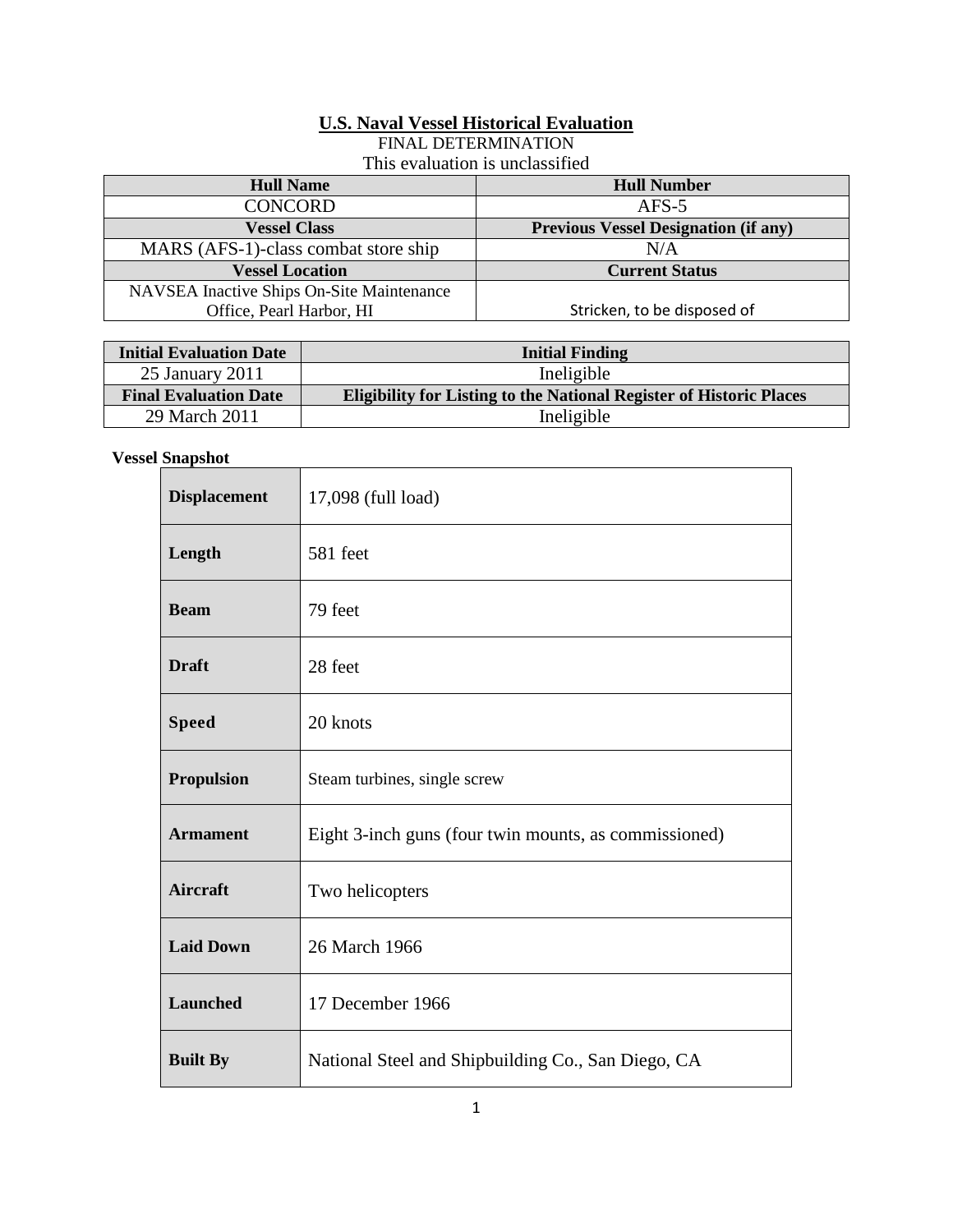| <b>Sponsor</b>        | Mrs. Ulysses S. Grant Sharp, wife of ADM U. S. G. Sharp,<br>USN, Commander in Chief, Pacific |
|-----------------------|----------------------------------------------------------------------------------------------|
| <b>Delivered</b>      | 21 November 1968                                                                             |
| <b>Commissioned</b>   | 27 November 1968                                                                             |
| <b>Decommissioned</b> | 15 October 1992; the first of five MARS-class AFS to be<br>transferred to MSC.               |
| <b>Inactivated</b>    | 18 August 2009                                                                               |
| Stricken              | 18 August 2009                                                                               |

**Vessel History**

| <b>Deployments</b>                          | Mediterranean; no Vietnam service; Pacific Fleet, Indian Ocean service with<br>MSC.                                                                                                                                                               |
|---------------------------------------------|---------------------------------------------------------------------------------------------------------------------------------------------------------------------------------------------------------------------------------------------------|
| Awards                                      | 4 MUC (3 of which were to the commands to which CONCORD was attached at the<br>time), 6 AFEM, 3 AFSM, 1 NESM, 1 SWASM, 1 SecNav ltr of comm., 3 Navy E                                                                                            |
| <b>Noteworthy</b><br><b>Accomplishments</b> | Provided emergency assistance to Tunisia, 9-14 October 1969, delivering<br>140,000 pounds of food, blankets, and medicine, and providing inoculations<br>against typhus and typhoid. Participated in DESERT SHIELD and<br><b>ENDURING FREEDOM</b> |
| DANFS* Entry                                | DANFS history needs to be written; original hard-bound published volume<br>(C-F) in which CONCORD would have appeared, was published prior to the<br>ship's service.                                                                              |

\**Dictionary of American Naval Fighting Ships*

## **Criteria Evaluation[1](#page-1-0)**

 $\overline{\phantom{a}}$ 

<span id="page-1-0"></span><sup>1</sup> Evaluation conducted using criteria established for U.S. naval vessels in *Program Comment for the Department of Navy for the Disposition of Historic Vessels*, issued by the Advisory Council for Historic Preservation on 15 March 2010.